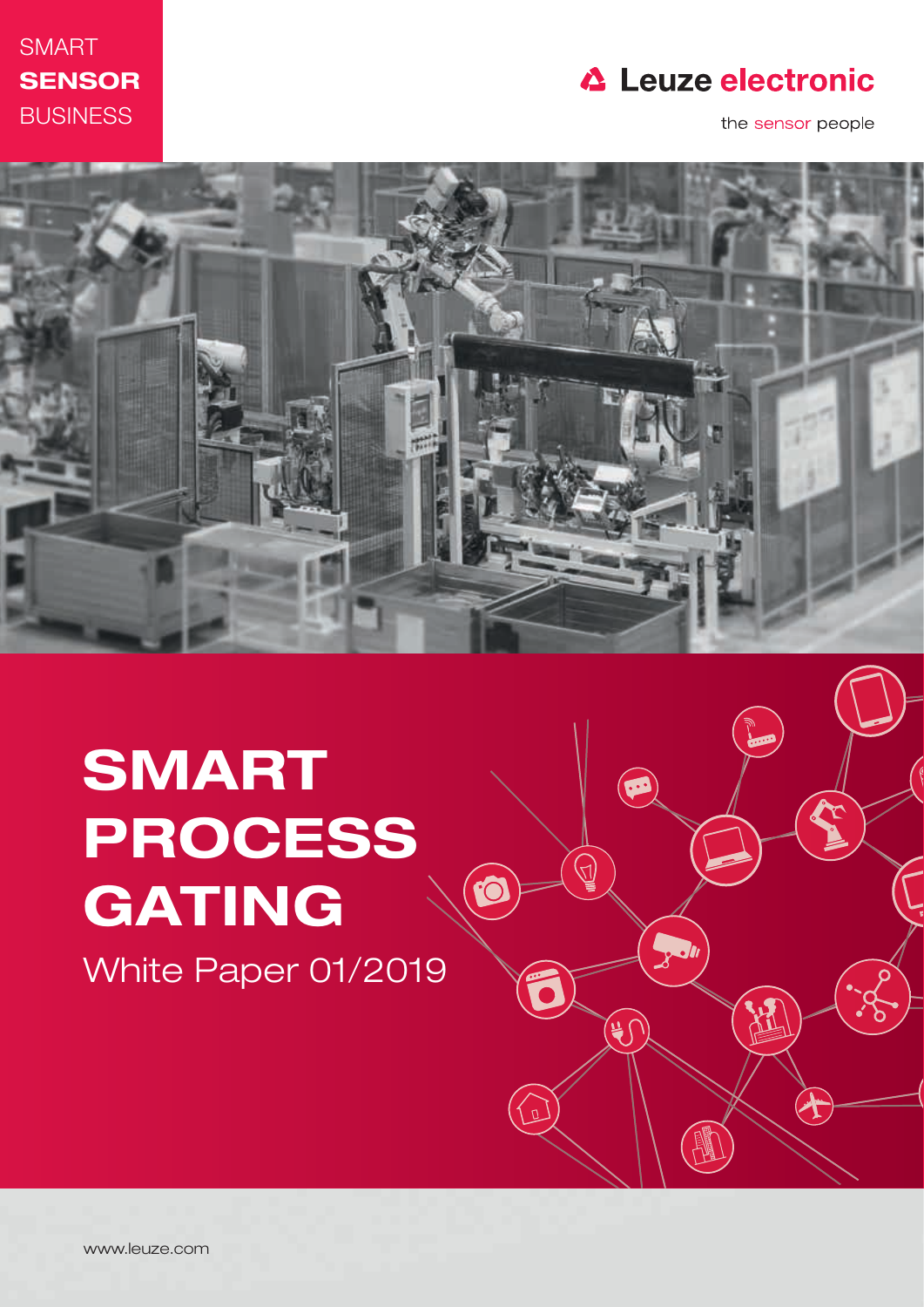WHITE PAPER

## SMART PROCESS GATING



#### Smart Process Gating enables protective field bridging without additional muting sensors.

Handling and mounting systems often contain danger zones which must be protected against unauthorized access. However, material transport must be able to enter and exit the danger zone at the same time. Examples of systems such as this can be found in intralogistics, the automobile industry and the packaging industry.

In practice, these requirements are met using optoelectronic protective devices which are installed at the channeling and diverter stations. These protective devices must be designed so that they detect the approach of the transport material at the protective field, and then temporarily bridge the protective field. Fault-free passage of the transport material is therefore guaranteed. The protective field may only be bridged when transport material is approaching – access by persons must be prevented.

Smart Process Gating is based on type 4 safety light curtains of the MLC series and integrated in the MLC 530 SPG model

Until now, additional sensors were required for detecting the transport material – and therefore also for distinguishing between transport material and persons. These are also referred to as 'muting sensors'.

The 'Smart Process Gating' principle meets the above-mentioned requirements without the need for additional sensors.





Figure 1: Process-controlled access guarding with Smart Process Gating (SPG) Figure 2: SPG allows for a very compact system arrangement with material locks, even in deep-freeze areas as low as -30 °C :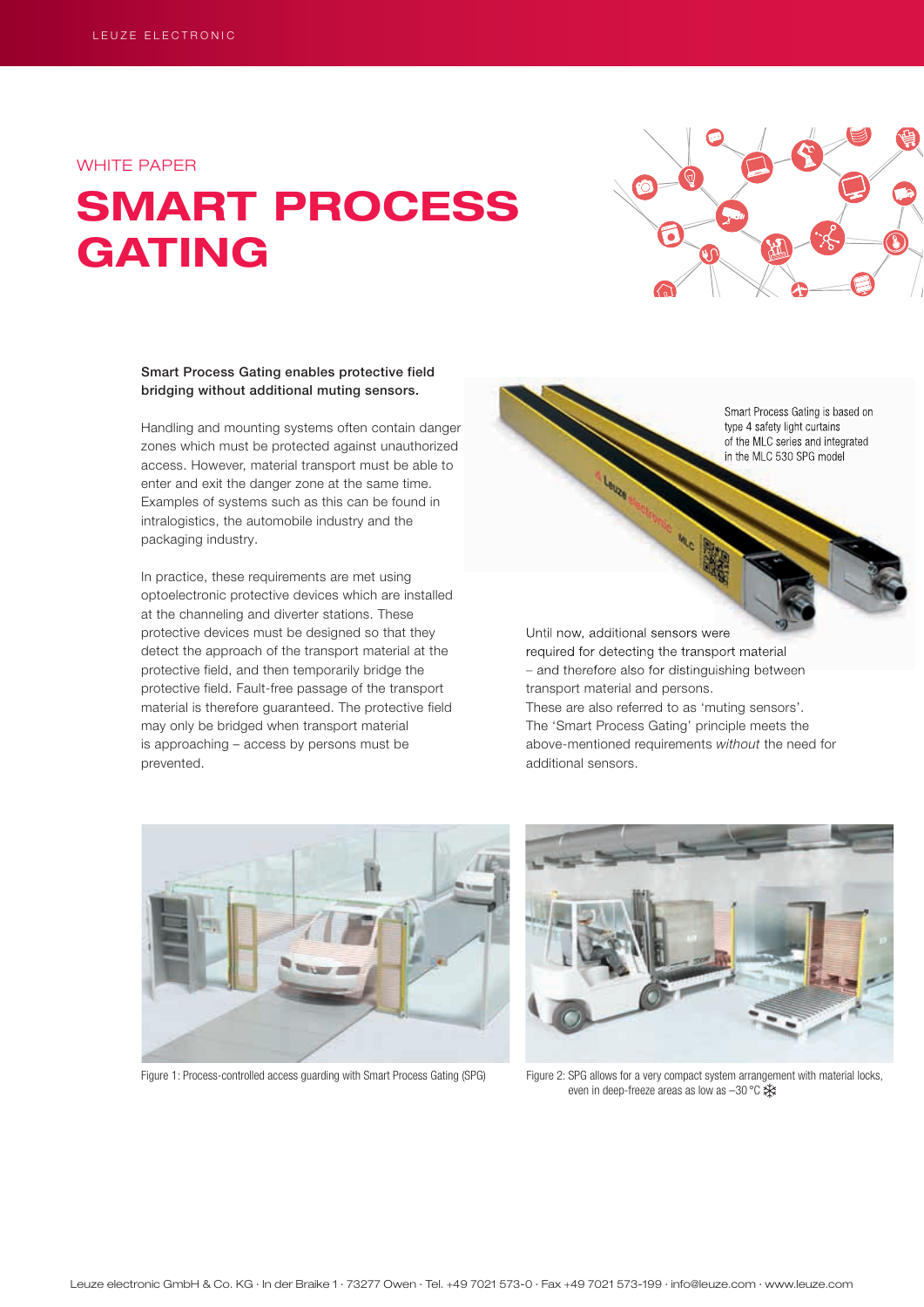

Figure 3: Overview of the operating principle



Figure 4: Typical signal progress whilst transport material is passing through the protective field

#### SMART PROCESS GATING – THE OPERATING PRINCIPLE

The Smart Process Gating (SPG) principle is based on type 4 safety light curtains of the Leuze electronic MLC 500 series. It is implemented in the MLC 530 SPG variant.

In the basic principle, the SPG principle uses two control signals (figure 3):

- The first signal (CS Switching Signal) is provided by the system control (PLC)
- The second signal (PFI, Protective Field Interruption) is generated by the safety light curtain itself upon interruption of the protective field by the transport material.

In order to bridge the protective field of the safety light curtain to allow transport material to pass through, with Smart Process Gating the first switching signal (CS) is sent from the process control (PLC) to the safety light curtain shortly before entry into the protective field. The point in time must be set such that the transport material is within 200 mm of the protective field. This is necessary to prevent persons from slipping through. The SPG principle therefore requires knowledge of the position of the transported goods so that the necessary PLC switching signals are within the correct time window at the safety light curtain. When the transport material is entering the protecitve field, the safety light curtain generates the second signal (PFI). This starts the bridging of the protective field. Bridging ends either after a fixed time t, after the transport material has exited the protective field again or by actively resetting / active resetting of the switching signal CS.

#### SIGNAL RESPONSE IN DETAIL

Once the system control (PLC) has sent the switching signal (CS) to the safety light curtain, the transport material must enter the protective field within 4 s (t1, figure 4). During entry, the safety light curtain generates the second signal (PFI) and, thus, starts the bridging of the protective field (gating). With the basic setting, the transport material must pass through within 10 min – otherwise the receiver of the safety light curtain goes into interlock state. Alternatively, a timeout extension of up to 100 hours can be activated in order to permit stops during a shift change or over a weekend, without blocking the gating sequenze.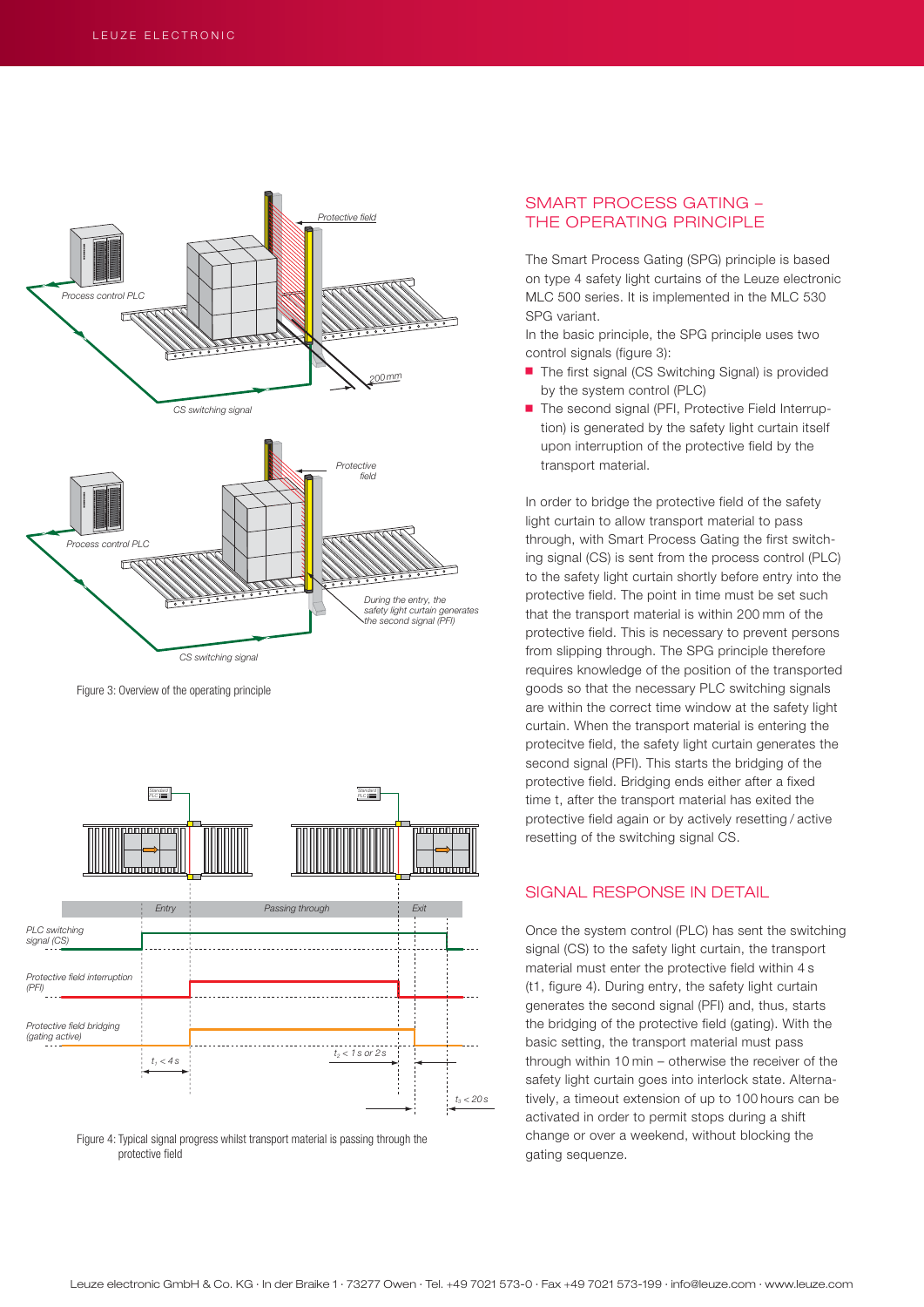When the transport material exits the protective field. the safety light curtain resets the signal that it generated (PFI) as soon as the transport material leaves the protective field. Depending on the selected operating mode, the protective field is then either automatically switched on again after 1 or 2 s (t2) by the safety light curtain or gating is ended by the control. Access guarding is now active again.

#### APPLICATION-OPTIMIZED OPERATING MODES

The SPG principle works in three operating modes in order to adapt to different areas of application. These are implemented in the MLC 530 SPG safety light curtain (table 1).

|                                                                    | <b>Operating mode</b><br>"Standard"      | <b>Operating mode</b><br>"Qualified stop" | <b>Operating mode</b><br>"Partial gating" |
|--------------------------------------------------------------------|------------------------------------------|-------------------------------------------|-------------------------------------------|
| Necessary control/<br>performance level                            | Standard PLC/PL d<br>Safety PLC/PL e     | Safety PLC/PL e                           | Safety PLC/PL e                           |
| Protective field filter<br>time (permissible)<br>gaps in the load) | 1s                                       | 2s                                        | 2s                                        |
| Max. conveyor<br>speed for automatic<br>end of gating              | $0.2$ m/s                                | $0.1$ m/s                                 | $0.1$ m/s                                 |
| End of gating by<br>the control<br>(within 100 ms)                 |                                          |                                           |                                           |
| Qualified stop/<br>restart by control                              |                                          |                                           |                                           |
| Partial gating<br>(top 4 beams)<br>always active)                  |                                          |                                           |                                           |
| Typical areas of<br>application                                    | Intralogistics and<br>packaging industry | Automotive industry                       | Automotive industry                       |

Table 1: Overview of the operating modes



Figure 5: Signal response with "End by control" function

The "standard" operating mode is used above all in applications in the intralogistics sector. The integrated filter time of 1 s means that the light beams of the light curtain are allowed to have an unobstructed view for a time window of up to 1 s, i.e., they may not be interrupted by the transport material. This means that gaps are permitted in the transport material, such as those that occur when a pallet is being loaded, without the Gating process being terminated. Once the transport material has left the protective field, the protective function is re-activated after 1 s when using the automatic end of gating.

It must also be ensured that the gap between the transport material and protective field is no more than 200 mm when the transport material is exiting from the protective field (to prevent persons from entering). If the transport material moves more than 200 mm from the protective field within the re-activation time of 1 s, the gating can be terminated prematurely using the "end by control" function. This is done by resetting the CS signal. Gating is terminated within 0.1 s and then the protective function is re-activated (figure 5). Depending on the required performance level, the "standard" operating mode can be operated with a standard PLC or with a safety PLC. The timeout extension to 100 hours is supported.



Figure 6: Example for the use of the "standard" operating mode in intralogistics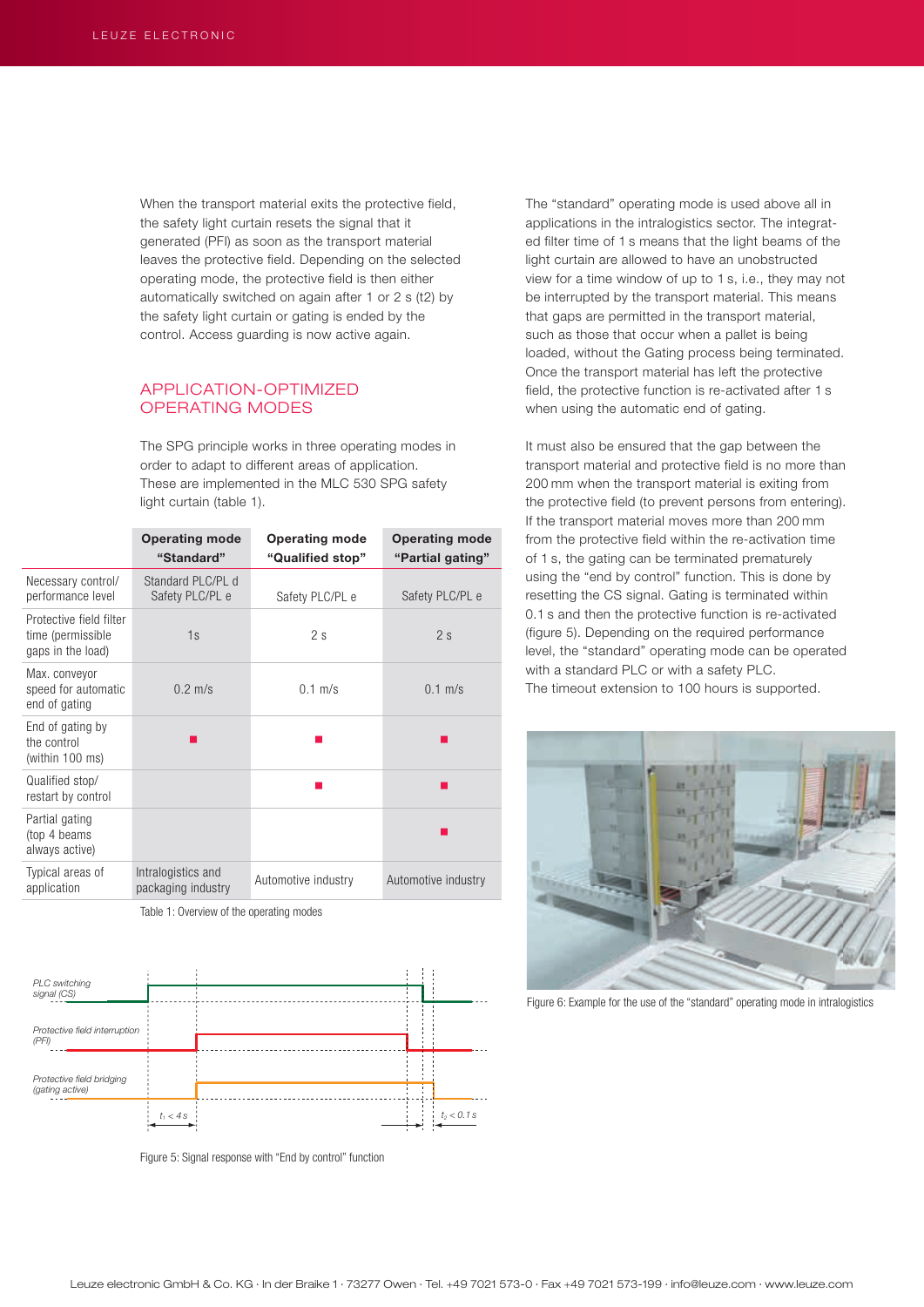

2: Stop of the gating sequence 3: Restart of the gating sequence

Figure 7: Signal progress whilst transport material is passing through the protective field

The "qualified stop" and "partial gating" operating modes are optimized for low conveyor speeds as are common in, e.g., the automotive sector. At slow speeds, the conveyor process can stop extremely quickly. Since the SPG process requires the protective field to be interrupted no more than 4 s after activation by the switching signal (CS), these operating modes have the additional function "Qualified stop/restart". This allows an initiated gating sequence to be interrupted within the 4 s (qualified stop) and then restarted. The process can therefore continue operating without interference, even in the event of an unplanned stop.

In these operating modes, two switching signals (CS and TH) with antivalent signal edges are used by the PLC (figure 7), which initiate the gating sequence and also control the qualified stop and restart. The timer halt signal (TH) must switch with the PLC switching signal (CS) within 0.5 s. This operating modes require a safety PLC. The timeout extension to 100 hours is supported.

With respect to sequence, the "partial gating" operating mode corresponds to the "qualified stop" operating mode; with partial gating, however, the top four beams are excluded from gating. Interruption of these beams always results in shutdown of the OSSDs. Thus, the light curtain can, e.g., also simultaneously monitor the closing state of pendulum flaps (figure 8) or detect an unauthorized riding along on transport material.



Figure 8: Example for the use of the "qualified stop" and "partial gating" operating modes in the automotive industry

#### REQUIREMENTS FOR A SAFE SOLUTION

The integration of an SPG application into a system is considered to be a system solution as far as safety technology is concerned. This results from the interaction of the safety light curtain, the system control and, if necessary, mechanical elements. In order to do this, the system manufacturer requires experience in safety design, since the manufacturer programs the gating sequence into the PLC and creates the safety system solution. The manufacturer therefore takes responsibility for implementing the overall system. It is therefore important to take the necessary safety-related requirements into consideration with an SPG installation. These are described in the corresponding operating instructions.

An important requirement is for the system control (PLC) to be aware of the current position of the transport material. The PLC requires information on when the protective field has been reached and exited by the transport material in order to transmit the necessary switching signals to the safety light curtain at the correct time. This is necessary because the protective field has to be interrupted within 4 s of the arrival of the PLC switching signal. In addition, it is necessary to maintain the maximum distance between the transport material and light curtain of 200 mm at the start of the gating sequence (entry) and at the end of gating (exit). For the generation of the switching signals by the control, note that these cannot be directly triggered by persons, i.e., cannot be easily manipulated.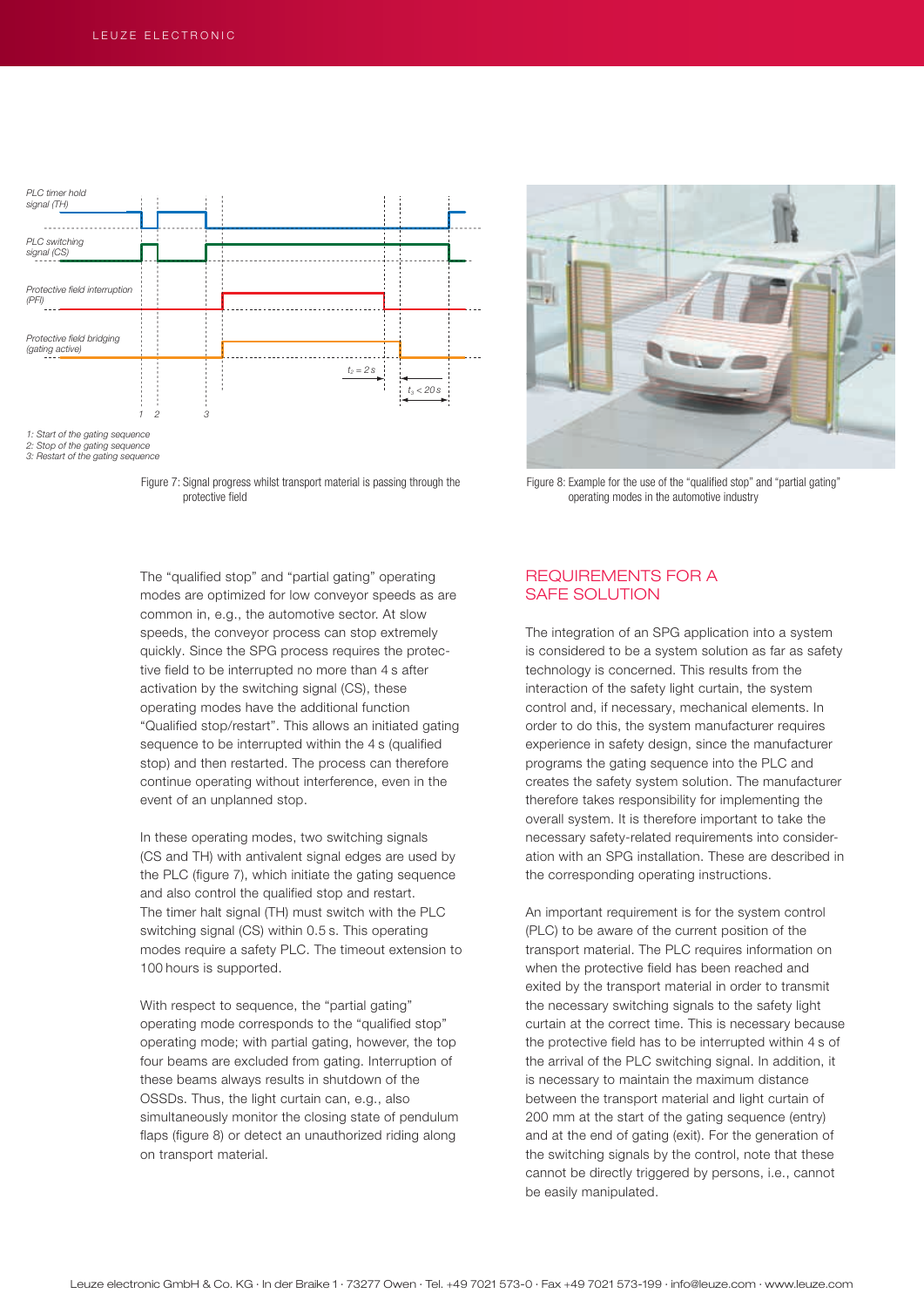There are no special requirements on the type of information acquisition. The information can, for example, be acquired from known processes or additional signal sources. In exit applications in particular, knowledge about the position can often easily be deduced. Examples include exit stations on cross conveyors, the exiting of processing centers as well as exiting when using active conveyors.

The achievable performance level of the solution is determined to be PL d or PL e from the combination of selected operating mode and permissible control (see table 1).

#### SYNCHRONIZATION BEAMS AND PROTECTIVE FIELD LENGTH

The transmitter and receiver of the safety light curtain must remain in sync in order to receive a valid protective field signal. The uppermost and lowermost light beam of the safety light curtain are used for synchronization, meaning that they act as synchronization beams. These beams may not be simultaneously interrupted during active bridging of the protective field (gating) for more than 60 seconds, so that the gating function remains functional in regards to safety.

What impact does this have on typical applications in intralogistics? In this field of use, the gating function is only active for a couple of seconds, i.e. the time



Figure 9: Arrangement of the light curtain for gating times up to 60 seconds

needed by the transport material to pass through the light curtain. As this duration is significantly lower than the allowed 60 seconds, the synchronization beams do not have any specific requirements for the dimensioning of the protective field length. Particularly the height of the transported material does not impact the design – the transported material may protrude beyond the protective field on top.

If the transported material requires more than 60 seconds to pass through the light curtain or if the maximum permissible timeout values of 10 min. or 100 hours are to be exceeded, it must be ensured that at least one synchronization beam remains available at all times. This can be achieved in two ways (Figure 9):

1. The uppermost beam acts as the synchronization beam. The height of the light curtain is selected so that the synchronization beam is always above the highest point of the transported material (Figure 10 on the right).

2. The lowest beam acts as the synchronization beam. The protective field is arranged so that the synchronization beam is, e.g., below the conveyor line. By doing this, the beams of the safety light curtain are partially interrupted by the conveyor line. This area can be hidden with the "Fixed beam blanking with 1 beam tolerance" function (Figure 10, on the left).



Figure 10: Arrangement of the light curtain if gating times  $> 60$  s are required